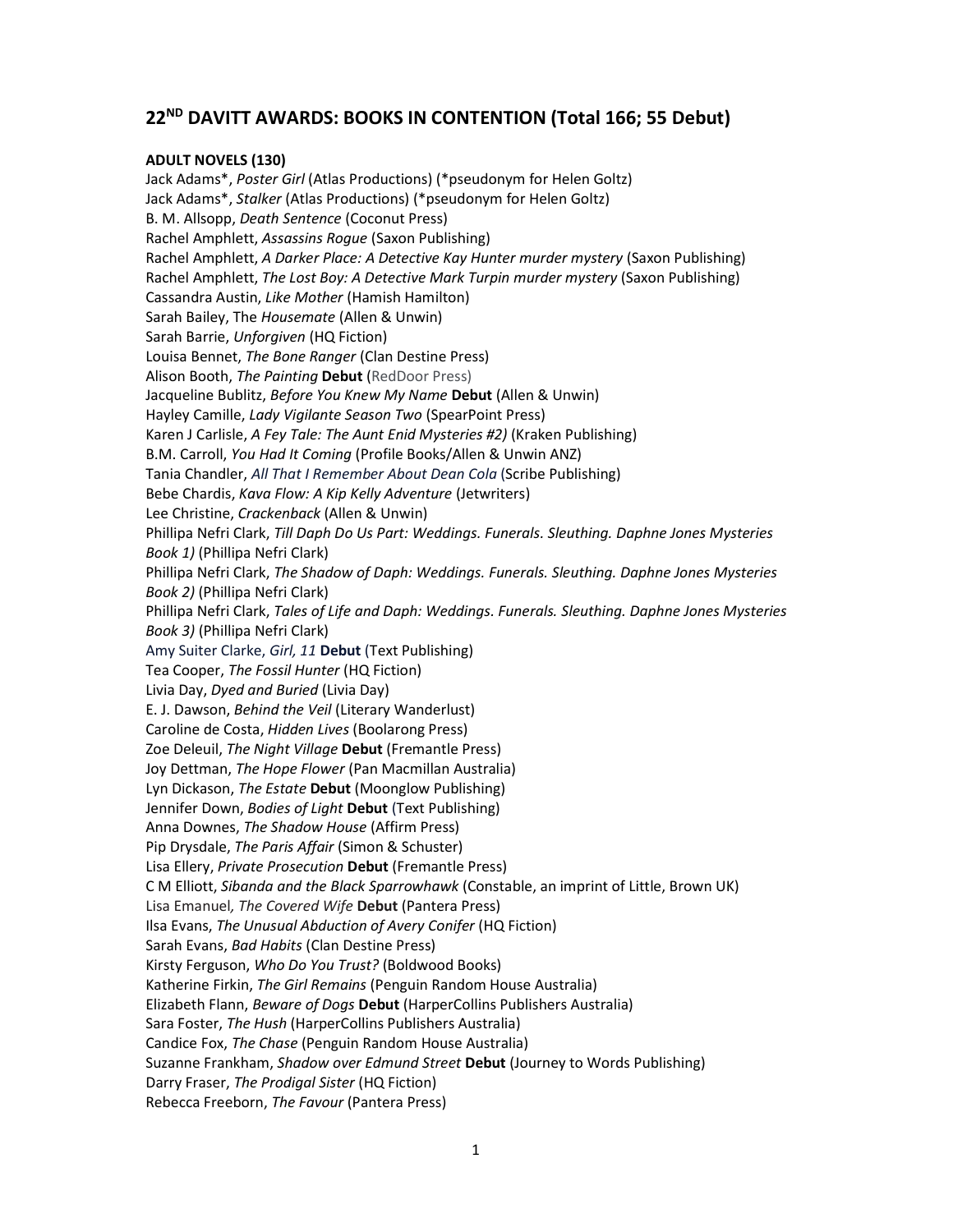Jackie French, Legends of the Lost Lilies (Miss Lily, #5) (HarperCollins Publishers Australia) Jackie French, No Hearts of Gold (HarperCollins Publishers Australia) Vanessa Garbin, The Lies I Told Him (The Book Folks) Vanessa Garbin, What We Did Last Night (The Book Folks) Kathy George, Sargasso (HQ Fiction) Helen Goltz, Murder at the Freak Show (Miss Hayward & the Detective series #1) (Atlas Productions) Kathryn Gossow, Taking Baby for a Walk Debut (Odyssey) Kerry Greenwood, The Lady with the Gun Asks the Questions (Allen & Unwin) Kate Hamilton, An Unholy Alliance Debut (Hamilton Books) P.L. Harris, Deadly Obsession (Gumnut Press) Pamela Hart, Digging Up Dirt Debut (HQ Fiction) Kelli Hawkins, Other People's Houses Debut (HarperCollins Publishers Australia) Sarah Hawthorn, A Voice in The Night Debut (Transit Lounge) Sally Hepworth, The Younger Wife (Pan Macmillan Australia) Karen Herbert, The River Mouth Debut (Fremantle Press) Diane Hester, Mark of Guilt (Escape Publishing Australia) Diane Hester, No Good Deed (Escape Publishing Australia) Margaret Hickey, Cutters End Debut (Penguin Random House Australia) Polly Holmes, Mistletoe, Murder and Mayhem (Gumnut Press) Polly Holmes, Muffins and Magic (Gumnut Press) D.K. Hood, Be Mine Forever (Bookouture, an imprint of Hachette UK) D.K. Hood, Cross My Heart (Bookouture, an imprint of Hachette UK) D.K. Hood, Lose Your Breath (Bookouture, an imprint of Hachette UK) K.A. Hudson, Constant Fear: Strength Comes from Within (Arrowsmith Publishing) Marion Hughes, Watch your Back (Book 1 of the Dark Illusions Trilogy) (Sid Harta Publishers) Wendy James, A Little Bird (Lake Union Publishing) Ava January, The Lady Detective (Escape Publishing Australia) Catherine Jinks, Shelter (Text Publishing) Catherine Jinks, The Attack (Text Publishing) Dorothy Johnston, The Lodeman (For Pity Sake) Julie D. Jones, Moorland Forensics: Conspiracy of Souls (Austin Macauley Publishers) KJ, IGNIS Debut (Katherine Jorgensen) Jess Kitching, The Girl She Was Before Debut (Kingsley Publishers) Katherine Kovacic, Ms Fisher's Modern Murder Mysteries: Just Murdered (Allen & Unwin) S A LaPlanche, The Fatal Path Debut (MoshPit Publishing) L. A. Larkin, The Safe Place (Bookouture, an imprint of Hachette UK) L. A. Larkin, Widow's Island (Bookouture, an imprint of Hachette UK) C.A. Larmer, Blind Men Don't Dial Zero (Larmer Media) D.D. Line, An Ear to the Ground (Gumnut Press) Tessa Lunney, Autumn Leaves 1922: A Kiki Button Mystery (Pegasus Books) Belinda Lyons-Lee, Tussaud Debut (Transit Lounge) Kirsty Manning, The French Gift (Allen & Unwin) Karen Manton, The Curlew's Eye Debut (Allen & Unwin) Nicola Marsh, The Liar Next Door (Bookouture, an imprint of Hachette UK) Megan Mayfair, Murder by Numbers (The Lemon Tree Bay Mysteries #1) (Montauk Bay) Megan Mayfair, The Spaniel's Secret (The Lemon Tree Bay Mysteries Book 2). (Montauk Bay) Vanessa McCausland, The Beautiful Words (HarperCollins Publishers Australia) Charlotte McConaghy, Once There Were Wolves Debut (Penguin Random House Australia) Kellie McCourt, Heiress on Fire Debut (HQ Fiction) Fleur McDonald, Deception Creek (Allen & Unwin) Fleur McDonald, Something to Hide (Allen & Unwin)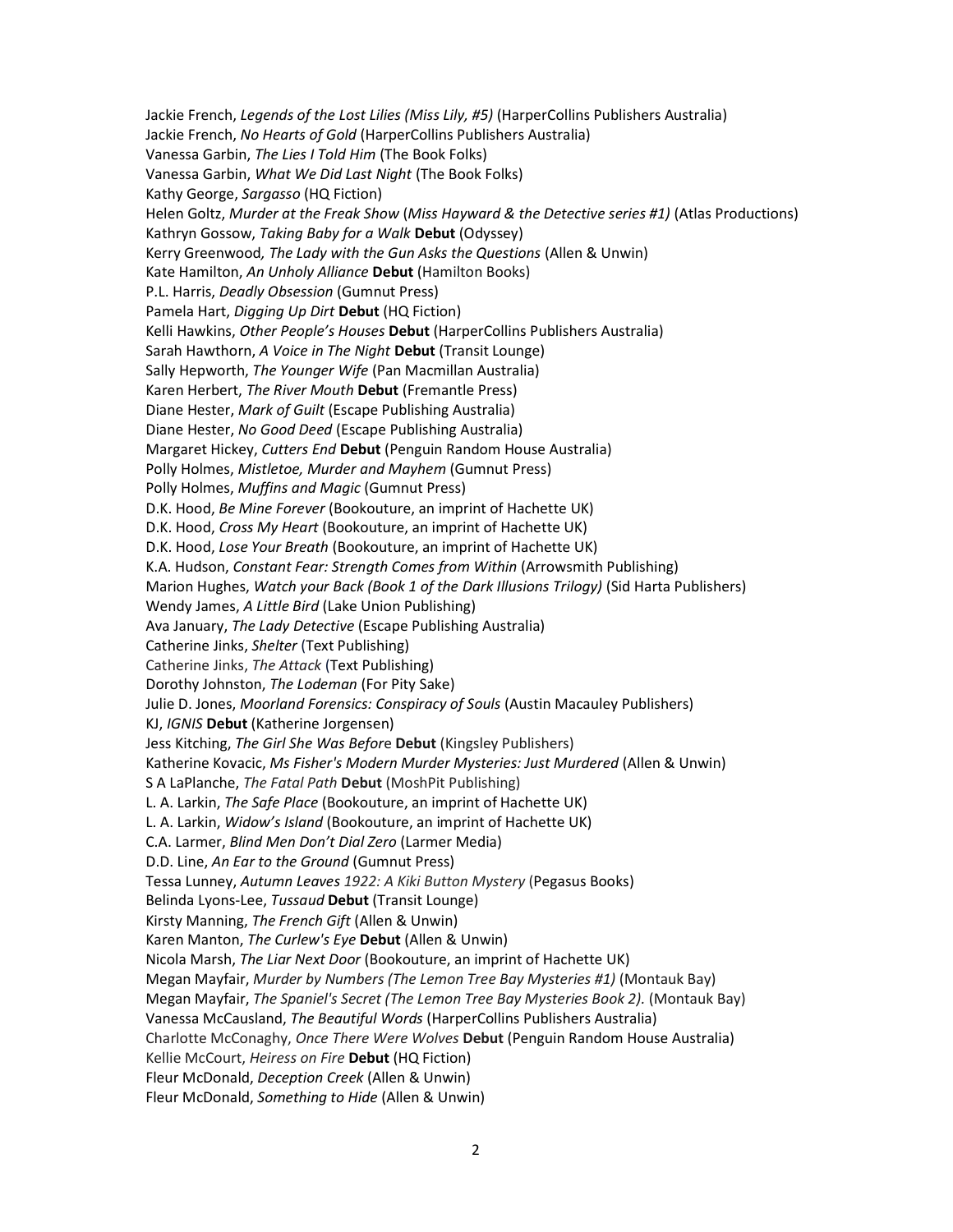Kerry McGinnis, The Missing Girl (Penguin Random House Australia) Fiona McIntosh, Mirror Man (Penguin Random House Australia) Ruth McIver, I Shot the Devil Debut (Hachette Australia) Erin McWhirter, Wentworth (HarperCollins Publishers Australia) Clare Moleta, Unsheltered Debut (Simon & Schuster) Ruth Morgan, The Whitworth Mysteries Debut (Clarendon House Publications) Liane Moriarty, Apples Never Fall (Pan Macmillan Australia) Nicola Moriarty, You Need to Know (HarperCollins Publishers Australia) Kristin Murdock, She is Vengeance Debut (Next Chapter Publishing) Katye Nunn, The Last Reunion (Hachette Australia) Debra Oswald, The Family Doctor Debut (Allen & Unwin) Caroline Overington, The Cuckoo's Cry (HarperCollins Publishers Australia) Judith Parkinson, Missing in Red (Judith Parkinson) Loraine Peck, The Second Son Debut (Text Publishing) Polly Phillips, My Best Friend's Murder (Simon & Schuster) Erina Redden, The Serpent's Skin Debut (Pantera Press) Allie Reynolds, Shiver Debut (Hachette Australia) Sally Scott, Fromage Debut (Fremantle Press) Annie Seaton, Hidden Valley (ASA) Annie Seaton, Osprey Reef (HQ Fiction) Dime Sheppard, Crime Writer Debut (Ruby Books) Alli Sinclair, The Codebreakers (HQ Fiction) Portia Stanton-Noble, The Big Dead Dry Debut (Austin Macauley Publishers) Rebecca Starford, The Imitator Debut (Allen & Unwin) K.M. Steele, Hunt for the Virgin (Rainbow Mallory Cash Series, #1) Debut (Hawkeye Publishing) Laraine Stephens: The Death Mask Murders: A Reggie da Costa Mystery Debut (Level Best Books) Nicole Trope, Bring Him Home (Bookouture, an imprint of Hachette UK) Nicole Trope, The Family Across the Street (Bookouture, an imprint of Hachette UK) Jo Tuscano, The River Child Debut (Odyssey) Margaret Walsh, Sherlock Holmes and the Case of the London Dock Deaths (MX Publishing) Nicola West, Catch Us the Foxes Debut (Simon & Schuster) Anna Weatherly, The Widow's Follower 1919: A Sydney Mystery (Anna Weatherly) Anna Willett, The Family Man (The Book Folks) Laura Elizabeth Woollett, The Newcomer (Scribe Publishing) Lyn Yeowart, The Silent Listener Debut (Viking, an Imprint of Penguin)

#### YOUNG ADULT NOVELS (8)

Leanne Hall, The Gaps Debut (Text Publishing) Jasmine Knight, Lady of Ice and Snow Debut (Moonglow Publishing) Maree Kimberley, Dirt Circus League (Text Publishing) Sophie Masson, The Ghost Squad (MidnightSun Publishing) Malla Nunn, Sugar Town Queens (Allen & Unwin Children's) Krystal Sutherland, House of Hollow Debut (Penguin Random House Australia) Lisa Walker, Trouble is My Business (Wakefield Press) Gabrielle Williams, It's Not You, It's Me Debut (Allen & Unwin Children's)

#### CHILDREN'S NOVELS (8)

Nicki Greenberg, The Detective's Guide to Ocean Travel (Affirm Press) Jackie French, Night Ride into Danger (HarperCollins Publications Australia) Jackie French, The Vanishing at the Very Small Castle (HarperCollins Publications Australia) Kelli Anne Hawkins & Beth Harvey, The School for Talking Pets (HarperCollins Publications Australia)